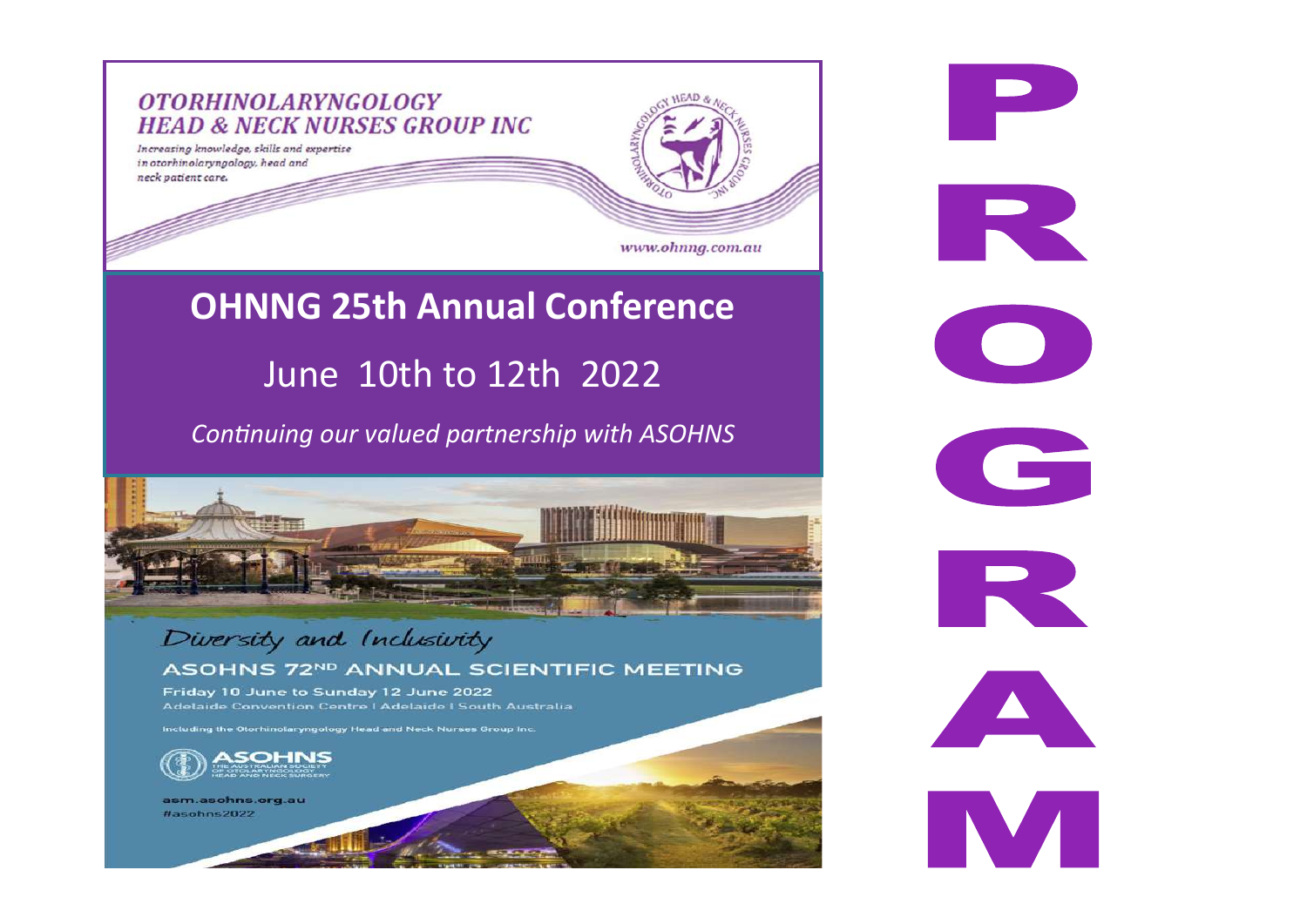| FRIDAY 10th JUNE 2022                                                               |                                                                                                                                                                                                                                                                                                                                                                                                                                                                                                                                                                                  |  |
|-------------------------------------------------------------------------------------|----------------------------------------------------------------------------------------------------------------------------------------------------------------------------------------------------------------------------------------------------------------------------------------------------------------------------------------------------------------------------------------------------------------------------------------------------------------------------------------------------------------------------------------------------------------------------------|--|
| 8:00 am<br>$8:08$ am<br>$8:10$ am<br>$8:15$ am<br>8:45 am<br>$9:00$ am<br>$9:30$ am | <b>ASOHNS PLENARY SESSION - HALL C Combined with ASHONS</b><br>Acknowledgement of Country - Guy Rees<br>President's Welcome/Handover - Phil Fisher & Suren Krishnan<br>Convener's Welcome - Guy Rees<br>Sam Robinson Memorial lecture - Sleep - CARDIOSA-12 RCT- Raj Dedhia<br>H&N cancer survivor Uncle Adrian Ware in conversation with Tracey Nicholls<br>H&N: New horizons in oropharynx cancer treatment: novel surgical, radiation and immunotherapy approaches - Joseph Califano<br>Pre'habilitation' and the road to ecovery. Swallow management in H&N Ca- Jacqui Allen |  |
| 10:00-10:30am                                                                       | Morning Tea with Industry - Hall FG                                                                                                                                                                                                                                                                                                                                                                                                                                                                                                                                              |  |
| 10:30 am                                                                            | Opening of nurse's session: OHNNG President Cheryl Kelly                                                                                                                                                                                                                                                                                                                                                                                                                                                                                                                         |  |
| 10:45 am                                                                            | Welcome to Adelaide and the new PROTON CENTRE: Hein Le                                                                                                                                                                                                                                                                                                                                                                                                                                                                                                                           |  |
| $11:15$ am                                                                          | Paediatric Airway: John Wood                                                                                                                                                                                                                                                                                                                                                                                                                                                                                                                                                     |  |
| 11:45 am                                                                            | Button Batteries in the upper airway: Hannah Burns                                                                                                                                                                                                                                                                                                                                                                                                                                                                                                                               |  |
| 12:15 pm                                                                            | Paediatric Tracheostomy Care in the Community: Jodie Ballantine                                                                                                                                                                                                                                                                                                                                                                                                                                                                                                                  |  |
| 12:45 -1:30pm                                                                       | Lunch with Industry - Hall FG                                                                                                                                                                                                                                                                                                                                                                                                                                                                                                                                                    |  |
| 1:30 pm                                                                             | Hi-Flow in OT: Andrea Brooks                                                                                                                                                                                                                                                                                                                                                                                                                                                                                                                                                     |  |
| $2:00$ pm                                                                           | GOSH: Great Ormond Street Hospital: COVID: Claire Frauenfelder                                                                                                                                                                                                                                                                                                                                                                                                                                                                                                                   |  |
| $2:30$ pm                                                                           | Craniofacial anomalies and ENT - the GOSH experience: Michelle Wyatt                                                                                                                                                                                                                                                                                                                                                                                                                                                                                                             |  |
| 3:00 pm                                                                             | Head & Neck Cancer Australia: CEO Nadia Rosen                                                                                                                                                                                                                                                                                                                                                                                                                                                                                                                                    |  |
| 3.15 pm                                                                             | A disinfectant nasal spray for COVID-19: Peter Friedland                                                                                                                                                                                                                                                                                                                                                                                                                                                                                                                         |  |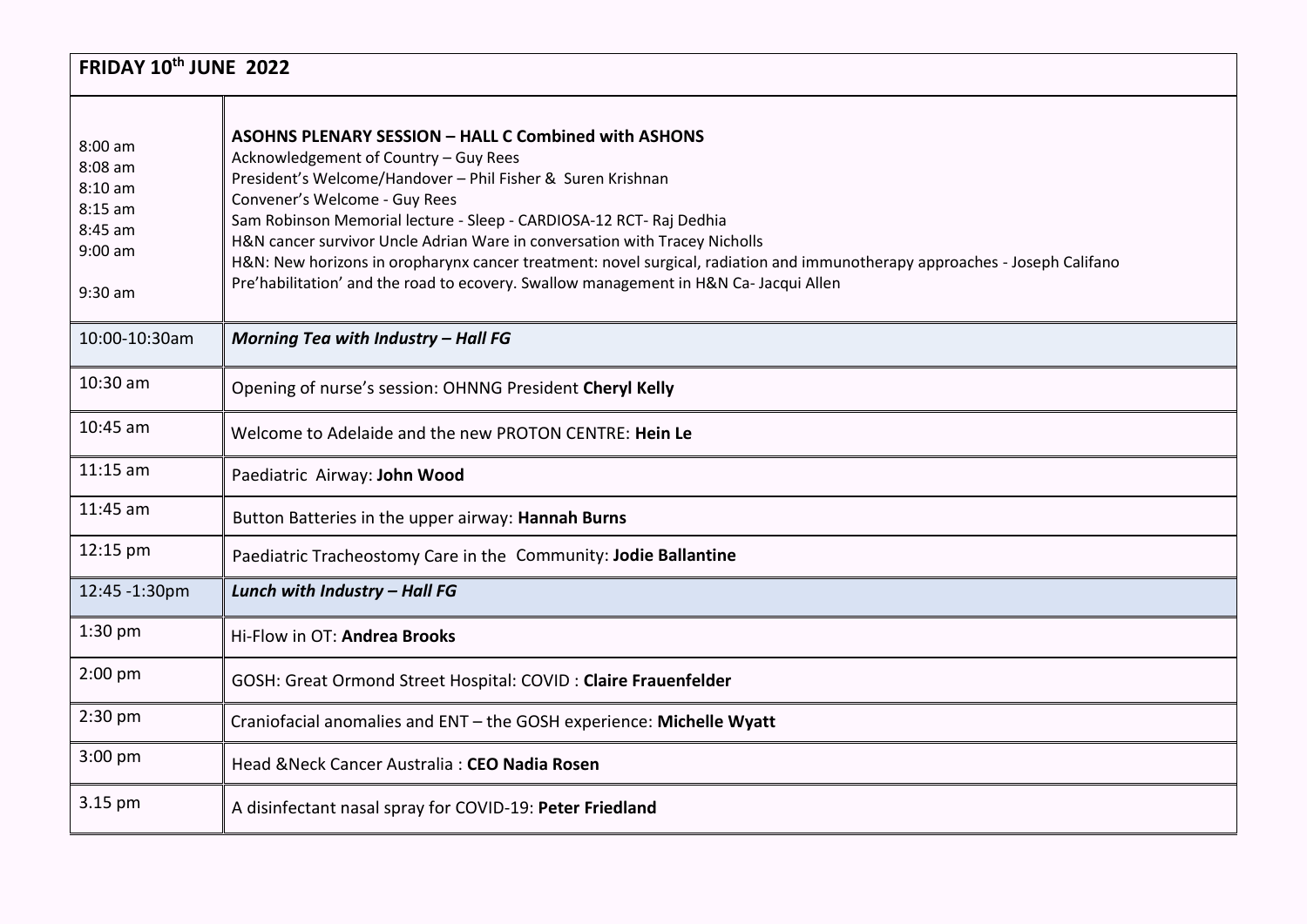| $3:30 - 4:00 \text{pm}$ | Afternoon Tea with Industry - Hall FG                                                       |
|-------------------------|---------------------------------------------------------------------------------------------|
| $4:00 \text{ pm}$       | TORs can we justify the cost: Ben Dixon                                                     |
| $4:30 \text{ pm}$       | VAD: The SA experience: Peter Allcroft                                                      |
| $5:00 \text{ pm}$       | Biodegradable Temporizing Matrix (BTM) & its use in H&N Surgery: Abdullah Ibrahim (15 mins) |
| 5.30pm-7.30pm           | <b>Welcome Reception Foyer E: Ticketed event</b>                                            |

## Thanks to our sponsors

# **Medtronic**

# SmithNephew

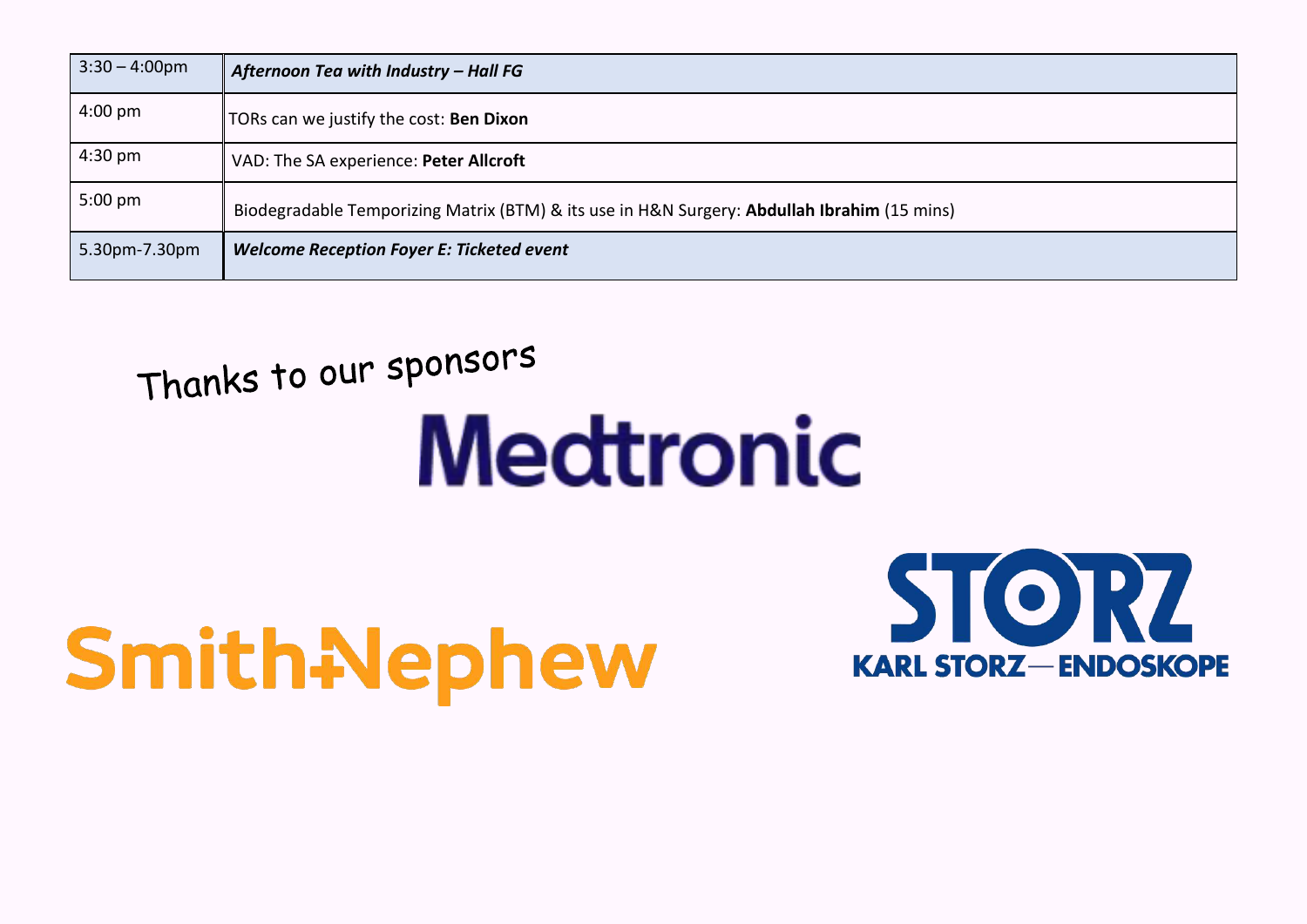| SATURDAY 11TH JUNE |                                                                                                        |  |
|--------------------|--------------------------------------------------------------------------------------------------------|--|
| 7.30 - 8.00 am     | Breakfast session: Smiths Medical - Clinical benefits of the new Portex® BLUselect® Tracheostomy range |  |
| 8:30 am            | Medtronic: Silver sponsor. Eustachian Tube Dysfunction                                                 |  |
| $9:00$ am          | Why do we need vocal cords?: Paul Paddle                                                               |  |
| $9:30$ am          | Skin cancers in Head & Neck: Alice Coombs                                                              |  |
| 10:00 am           | Does early detection of reoccurrence change outcomes, The San Diego experience ": Joseph Califano      |  |
| 10:30 - 11:00 am   | Morning Tea with industry - Hall FG                                                                    |  |
| 11:00 am           | The ergonomics of the operating room: what is hurting us and how to prevent it: Raewyn Campbell        |  |
| 11:30 am           | Oral care in Cancer Treatment: Helen McInnes                                                           |  |
| 12:00 md           | Oral Cavity Cancer: Stephanie Flukes Virtual                                                           |  |
| 12:30 pm           | <b>OHNNG AGM</b>                                                                                       |  |
| $1:00 - 2:00$ pm   | Lunch with industry - Hall FG                                                                          |  |
| 2:00 pm            | Rhinology: The Allergy Epidemic: Elina Toskala                                                         |  |
| $2:30$ pm          | Diversity in our profession: Lisa Hellwege                                                             |  |
| $3:00$ pm          | Resilience ASAP!: Elizabeth Sigston                                                                    |  |
| $3:30 - 4:00$ pm   | Afternoon tea with industry - Hall FG                                                                  |  |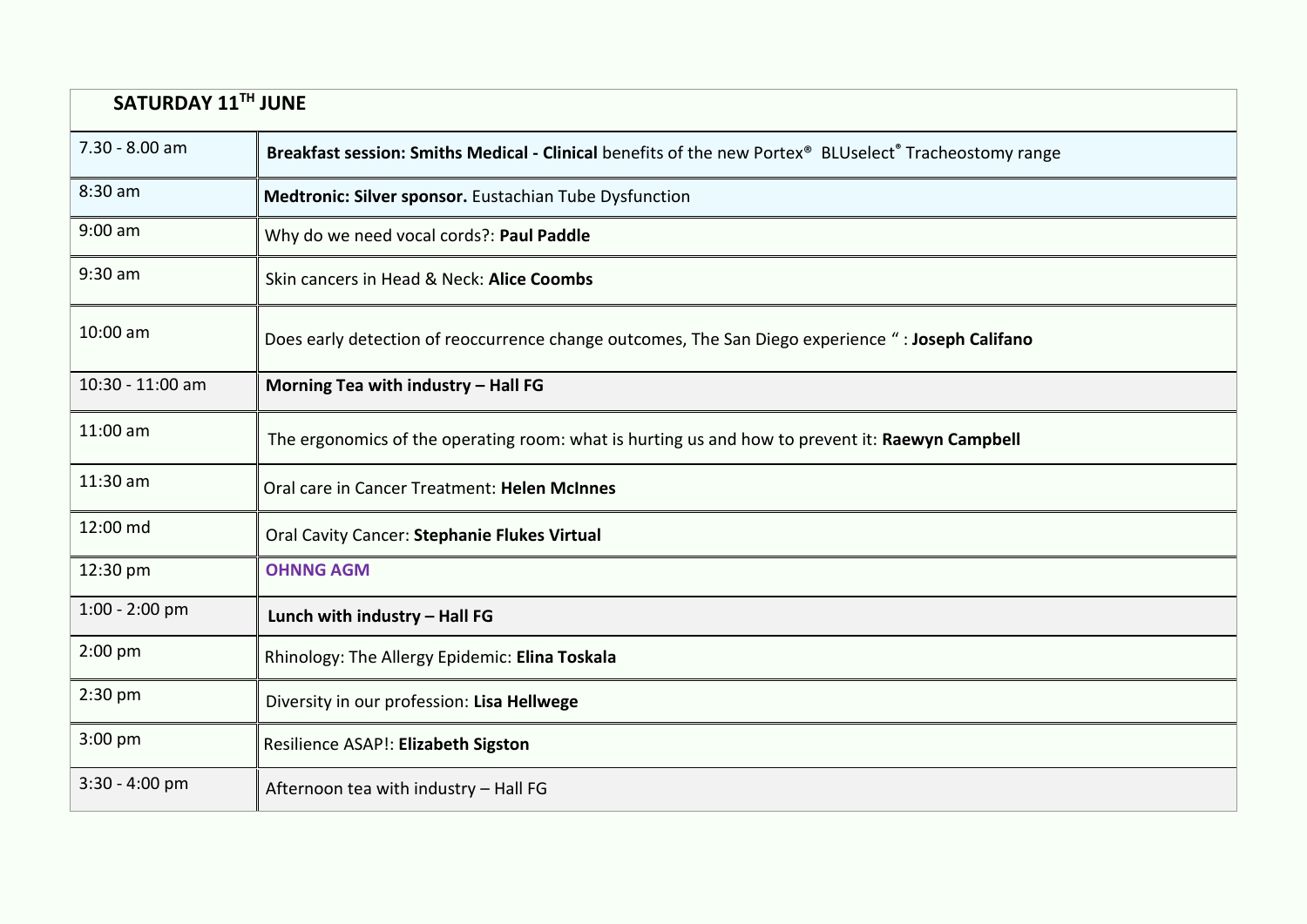| $4:00 \text{ pm}$ | From Wipeout to Drill out - the history of management of exostoses and it's impact on the Australian surfing community".<br>Alon Taylor (15min) |
|-------------------|-------------------------------------------------------------------------------------------------------------------------------------------------|
| $4:15$ pm         | A fascinating history of sword swallowing and the development of esophagoscopy and endoscopy: Michael Lee (15min)                               |
| $4:30$ pm         | Latest in treatments for OSA and Laryngology: Matt Broadhurst                                                                                   |
| $5:00$ pm         | Drumbeat AI: Artificial Intelligence to Beat Ear Disease in Rural and Remote Indigenous children: Narinder Singh Virtual                        |
| $7 - 11$ pm       | Gala Dinner - Panorama Ballroom: Ticketed event                                                                                                 |

# Smiths Medical is now part of icumedical human connections